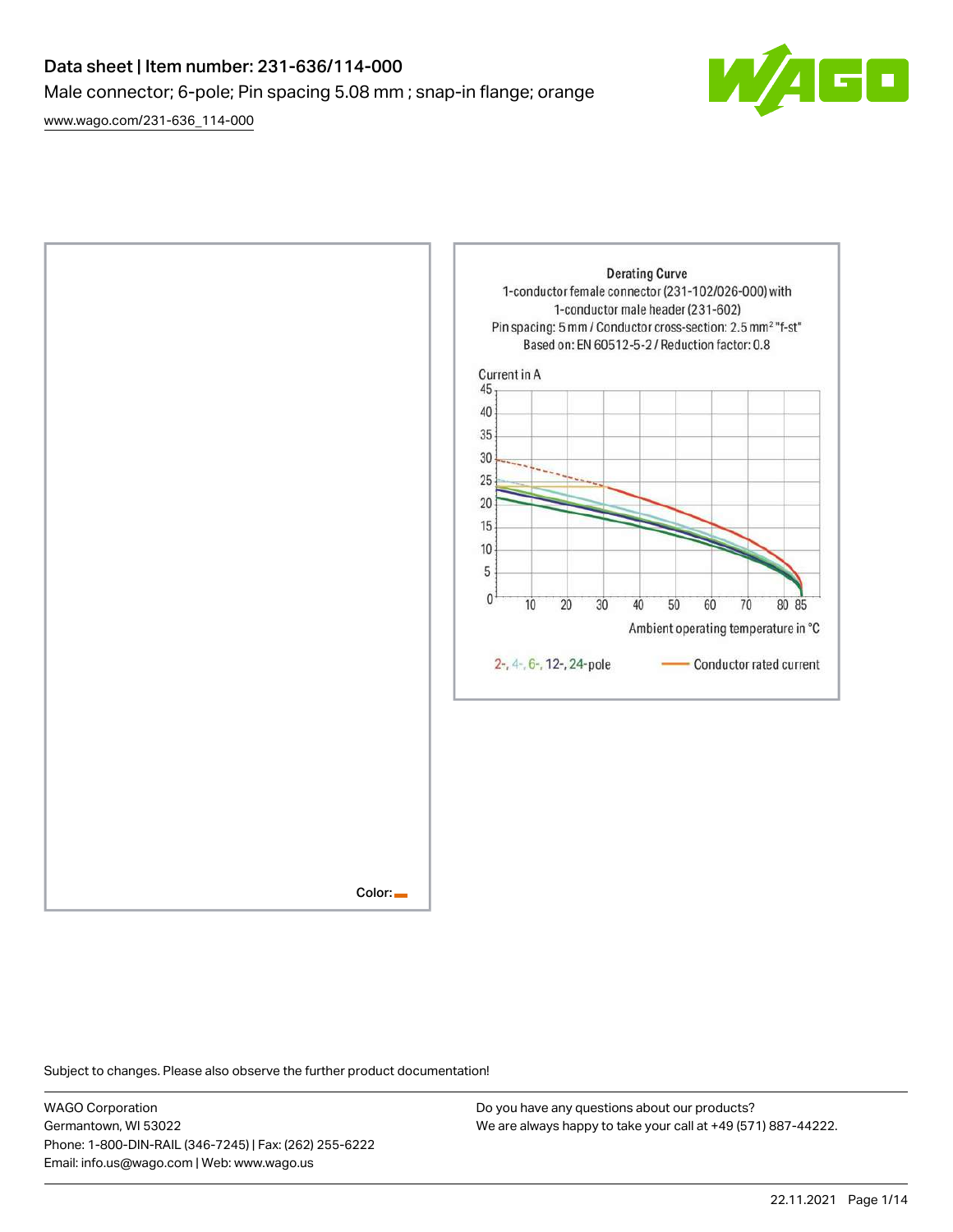

Dimensions in mm

 $L =$  (pole no. x pin spacing) + 3.2 mm

 $L_3 = L - 0.2$  mm

 $L_4 = L_3 + 15.2$  mm

 $L_5 = L_3 + 18$  mm

 $L_A = L_3 + 12.6$  mm

 $L_B = L_3 + 13.2$  mm

Subject to changes. Please also observe the further product documentation!

WAGO Corporation Germantown, WI 53022 Phone: 1-800-DIN-RAIL (346-7245) | Fax: (262) 255-6222 Email: info.us@wago.com | Web: www.wago.us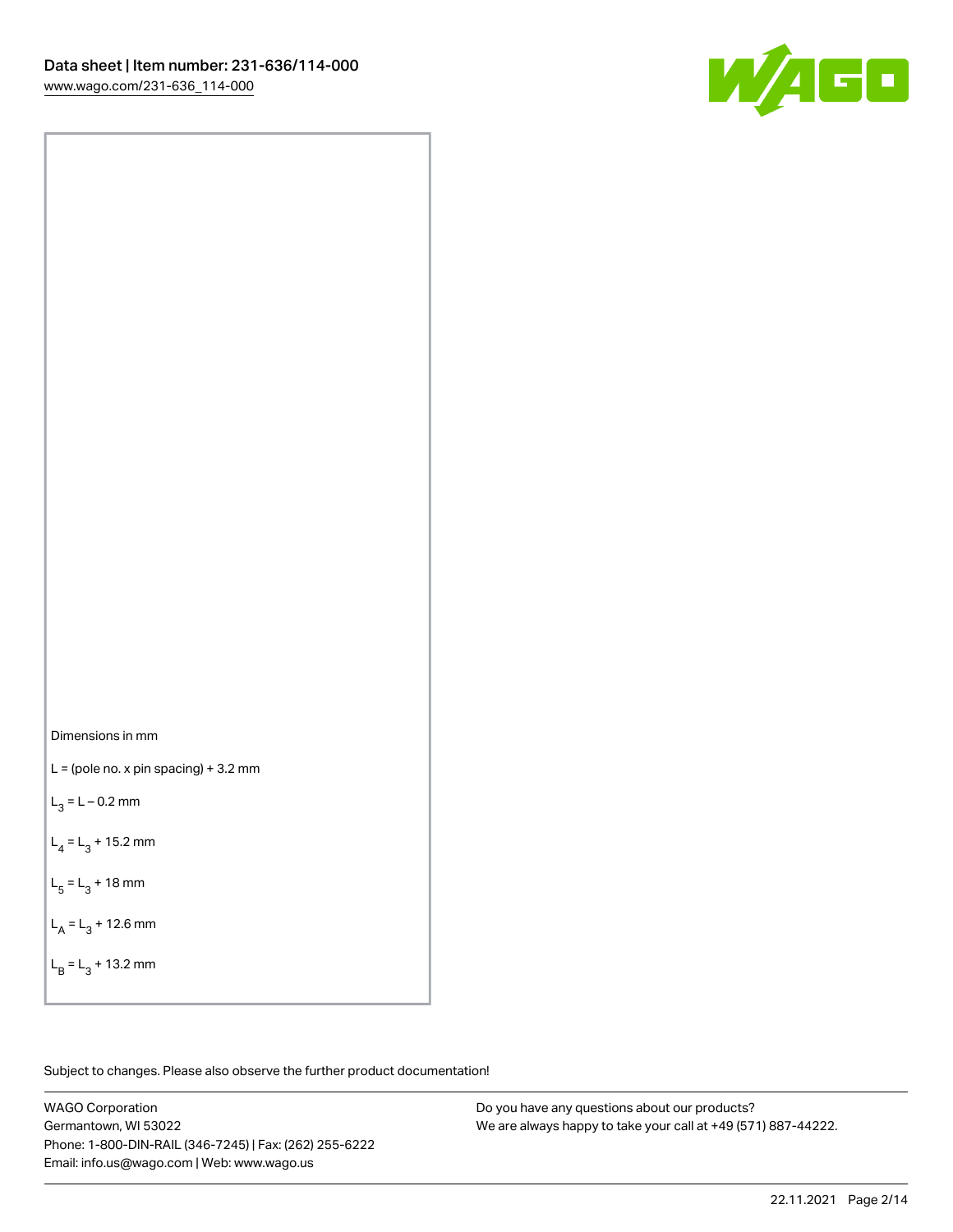## Item description

- $\blacksquare$ Universal connection for all conductor types
- $\blacksquare$ Easy cable pre-assembly and on-unit wiring via vertical and horizontal CAGE CLAMP<sup>®</sup> actuation
- $\blacksquare$ For wire-to-wire and board-to-wire connections
- $\blacksquare$ Versions available with snap-in mounting feet or flanges for panel or through-panel mounting
- $\blacksquare$ With coding fingers

## Data Notes

| Safety information 1 | The <i>MCS – MULTI CONNECTION SYSTEM</i> includes connectors<br>without breaking capacity in accordance with DIN EN 61984. When<br>used as intended, these connectors must not be connected<br>/disconnected when live or under load. The circuit design should<br>ensure header pins, which can be touched, are not live when<br>unmated. |
|----------------------|--------------------------------------------------------------------------------------------------------------------------------------------------------------------------------------------------------------------------------------------------------------------------------------------------------------------------------------------|
| Variants:            | Other pole numbers<br>Gold-plated or partially gold-plated contact surfaces<br>Other versions (or variants) can be requested from WAGO Sales or<br>configured at https://configurator.wago.com/                                                                                                                                            |

## Electrical data

#### IEC Approvals

| Ratings per                 | IEC/EN 60664-1                                                        |
|-----------------------------|-----------------------------------------------------------------------|
| Rated voltage (III / 3)     | 320 V                                                                 |
| Rated surge voltage (III/3) | 4 <sub>k</sub> V                                                      |
| Rated voltage (III/2)       | 320 V                                                                 |
| Rated surge voltage (III/2) | 4 <sub>k</sub> V                                                      |
| Nominal voltage (II/2)      | 630 V                                                                 |
| Rated surge voltage (II/2)  | 4 <sub>kV</sub>                                                       |
| Rated current               | 12A                                                                   |
| Legend (ratings)            | $(III / 2)$ $\triangle$ Overvoltage category III / Pollution degree 2 |

## UL Approvals

| Approvals per                  | UL 1059 |
|--------------------------------|---------|
| Rated voltage UL (Use Group B) | 300 V   |
| Rated current UL (Use Group B) | 15 A    |
| Rated voltage UL (Use Group D) | 300 V   |

Subject to changes. Please also observe the further product documentation!

| <b>WAGO Corporation</b>                                | Do you have any questions about our products?                 |
|--------------------------------------------------------|---------------------------------------------------------------|
| Germantown, WI 53022                                   | We are always happy to take your call at +49 (571) 887-44222. |
| Phone: 1-800-DIN-RAIL (346-7245)   Fax: (262) 255-6222 |                                                               |
| Email: info.us@wago.com   Web: www.wago.us             |                                                               |

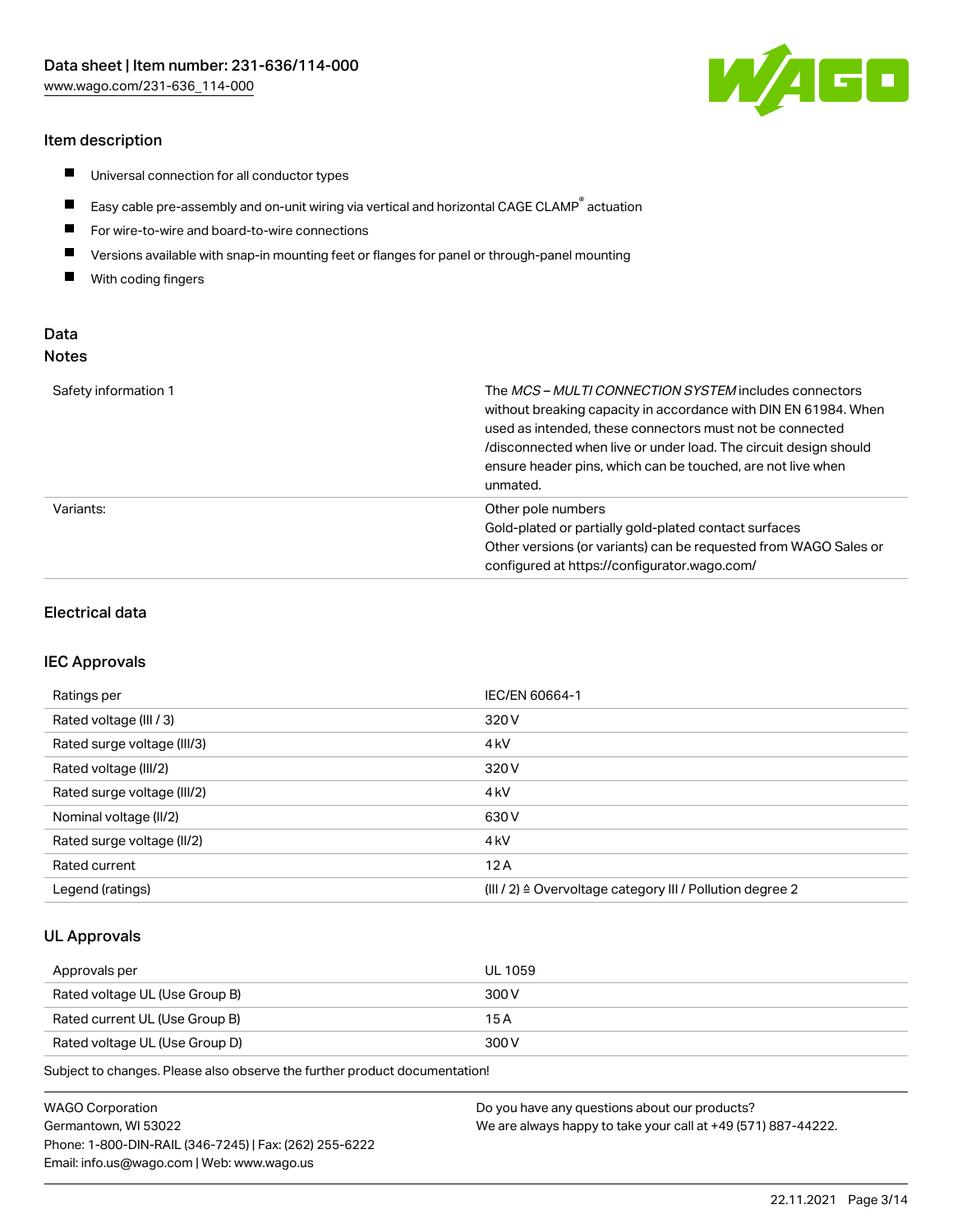[www.wago.com/231-636\\_114-000](http://www.wago.com/231-636_114-000)



| Rated current UL (Use Group D) | 10 A |
|--------------------------------|------|
|--------------------------------|------|

# Ratings per UL

| Rated voltage UL 1977 | 600 V |
|-----------------------|-------|
| Rated current UL 1977 |       |

## CSA Approvals

| Approvals per                   | CSA   |
|---------------------------------|-------|
| Rated voltage CSA (Use Group B) | 300 V |
| Rated current CSA (Use Group B) | 15 A  |
| Rated voltage CSA (Use Group D) | 300 V |
| Rated current CSA (Use Group D) | 10 A  |

## Connection data

| Total number of connection points |  |
|-----------------------------------|--|
| Total number of potentials        |  |
| Number of connection types        |  |
| Number of levels                  |  |

## Connection 1

#### Connection technology CAGE CLAMP®

|                                                   | CAGE CLAMP                             |
|---------------------------------------------------|----------------------------------------|
| Actuation type                                    | Operating tool                         |
| Solid conductor                                   | $0.082.5$ mm <sup>2</sup> / 28  12 AWG |
| Fine-stranded conductor                           | $0.082.5$ mm <sup>2</sup> / 28  12 AWG |
| Fine-stranded conductor; with insulated ferrule   | $0.251.5$ mm <sup>2</sup>              |
| Fine-stranded conductor; with uninsulated ferrule | $0.252.5$ mm <sup>2</sup>              |
| Strip length                                      | $89$ mm / 0.31  0.35 inch              |
| Number of poles                                   | 6                                      |
| Conductor entry direction to mating direction     | 0°                                     |

# Physical data

| Pin spacing | 5.08 mm / 0.2 inch    |
|-------------|-----------------------|
| Width       | 51.48 mm / 2.027 inch |
| Height      | 17.5 mm / 0.689 inch  |
| Depth       | 27.5 mm / 1.083 inch  |

Subject to changes. Please also observe the further product documentation! Mechanical data

| <b>WAGO Corporation</b>                                | Do you have any questions about our products?                 |
|--------------------------------------------------------|---------------------------------------------------------------|
| Germantown, WI 53022                                   | We are always happy to take your call at +49 (571) 887-44222. |
| Phone: 1-800-DIN-RAIL (346-7245)   Fax: (262) 255-6222 |                                                               |
| Email: info.us@wago.com   Web: www.wago.us             |                                                               |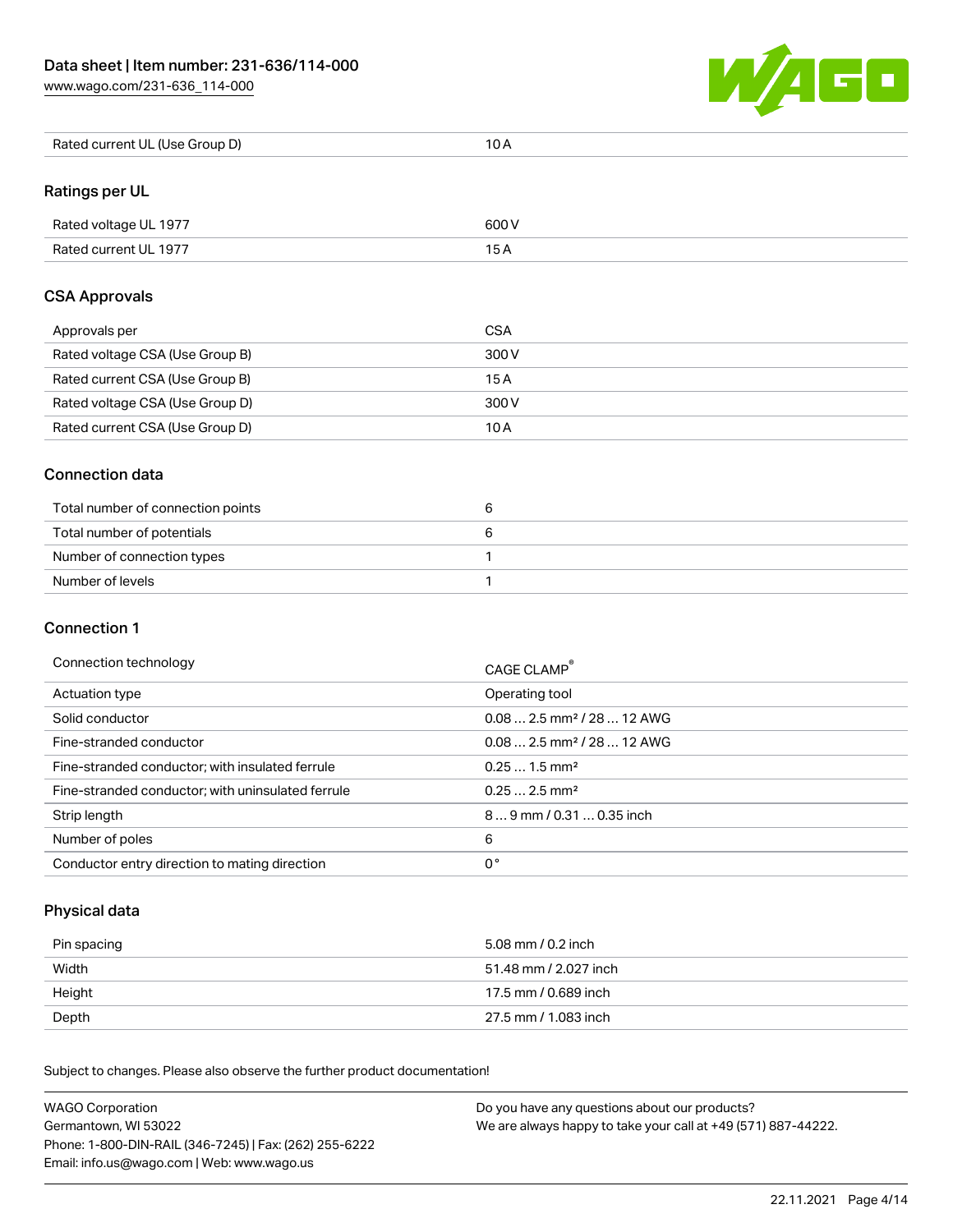W/160

## Mechanical data

| Housing sheet thickness | $0.5$ 2.5 mm / 0.02  0.098 inch |
|-------------------------|---------------------------------|
| Mounting type           | Snap-in                         |
| Mounting type           | Feed-through mounting           |

#### Plug-in connection

| Contact type (pluggable connector) | Male connector/plug |
|------------------------------------|---------------------|
| Connector (connection type)        | for conductor       |
| Mismating protection               | No                  |
| Locking of plug-in connection      | Without             |

#### Material data

| Color                       | orange                                |
|-----------------------------|---------------------------------------|
| Material group              |                                       |
| Insulation material         | Polyamide (PA66)                      |
| Flammability class per UL94 | V <sub>0</sub>                        |
| Clamping spring material    | Chrome nickel spring steel (CrNi)     |
| Contact material            | Electrolytic copper $(E_{\text{Cl}})$ |
| Contact plating             | tin-plated                            |
| Fire load                   | $0.221$ MJ                            |
| Weight                      | 11.6g                                 |

#### Environmental requirements

| Limit temperature range                                                                                         |           |
|-----------------------------------------------------------------------------------------------------------------|-----------|
| -60                                                                                                             | $+100 °C$ |
| the contract of the contract of the contract of the contract of the contract of the contract of the contract of |           |

# Commercial data

| Product Group         | 3 (Multi Conn. System) |
|-----------------------|------------------------|
| PU (SPU)              | 50 Stück               |
| Packaging type        | box                    |
| Country of origin     | DE                     |
| <b>GTIN</b>           | 4050821279785          |
| Customs tariff number | 8536694040             |

## Approvals / Certificates

Country specific Approvals

**Certificate** 

Subject to changes. Please also observe the further product documentation!

WAGO Corporation Germantown, WI 53022 Phone: 1-800-DIN-RAIL (346-7245) | Fax: (262) 255-6222 Email: info.us@wago.com | Web: www.wago.us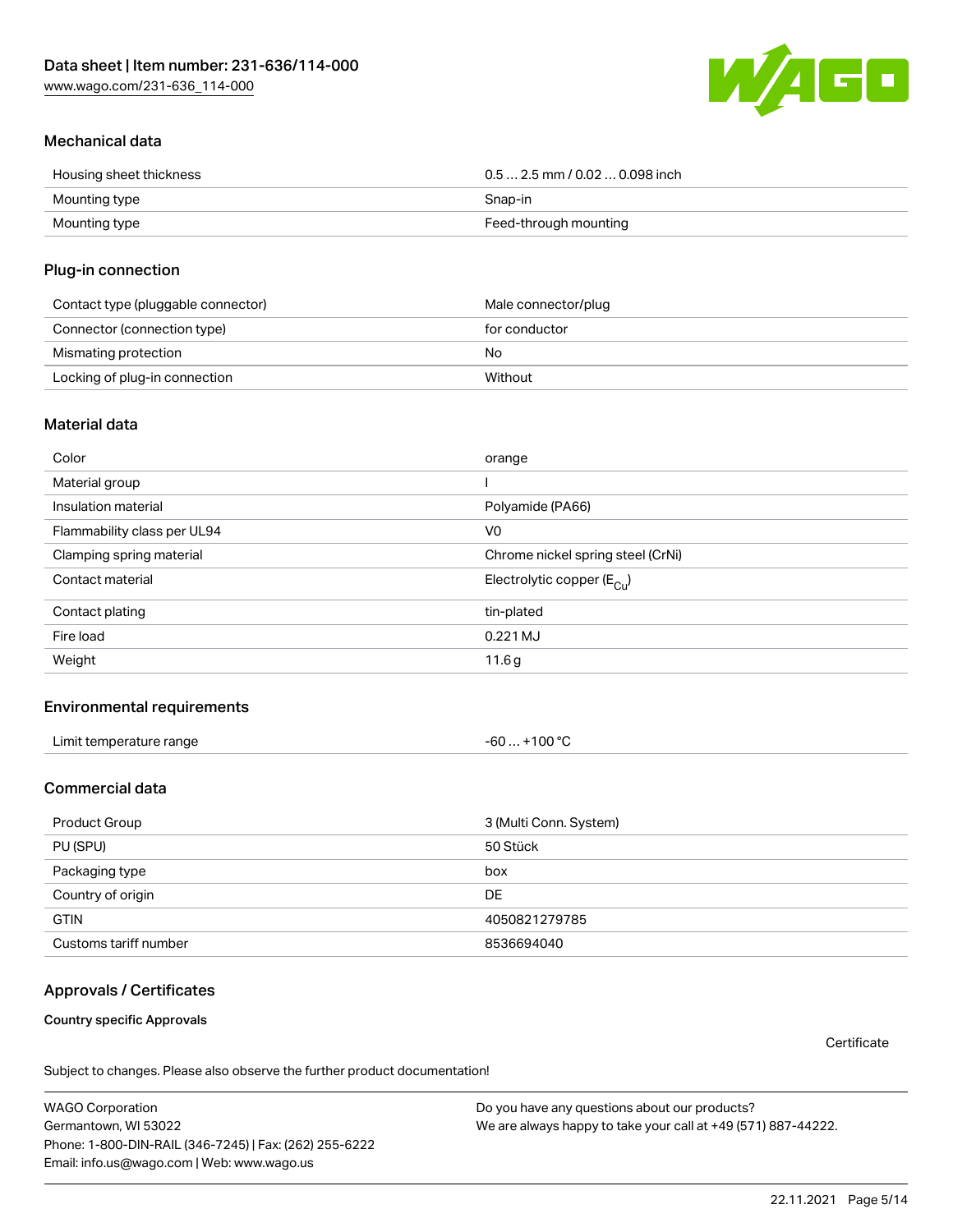## Data sheet | Item number: 231-636/114-000

[www.wago.com/231-636\\_114-000](http://www.wago.com/231-636_114-000)



| Logo | Approval                                      | <b>Additional Approval Text</b> | name       |
|------|-----------------------------------------------|---------------------------------|------------|
|      | <b>CB</b>                                     | IEC 61984                       | NL-39756   |
|      | <b>DEKRA Certification B.V.</b>               |                                 |            |
|      | <b>CSA</b><br><b>DEKRA Certification B.V.</b> | C <sub>22.2</sub>               | 1466354    |
| EMA  | <b>KEMA/KEUR</b><br>DEKRA Certification B.V.  | EN 61984                        | 2190761.01 |

#### Ship Approvals

|      |                     |                                 | Certificate |
|------|---------------------|---------------------------------|-------------|
| Logo | Approval            | <b>Additional Approval Text</b> | name        |
|      | BV                  | IEC 60998                       | 11915/D0    |
| 0    | Bureau Veritas S.A. |                                 | BV          |

#### UL-Approvals

**BUREAU** 

| Logo                       | Approval                                    | <b>Additional Approval Text</b> | Certificate<br>name |
|----------------------------|---------------------------------------------|---------------------------------|---------------------|
| $\boldsymbol{\mathcal{A}}$ | cURus<br>Underwriters Laboratories Inc.     | <b>UL 1059</b>                  | E45172              |
| Э                          | <b>UR</b><br>Underwriters Laboratories Inc. | <b>UL 1977</b>                  | E45171              |

## Counterpart

| ltem no.231-306/026-000                                                            | www.wago.com/231-306/026-000 |
|------------------------------------------------------------------------------------|------------------------------|
| Female plug; 6-pole; 12 AWG max; pin spacing 5.08 mm; 1 conductor per pole; orange |                              |

#### Optional accessories

Cover

**Cover** 

Subject to changes. Please also observe the further product documentation!

WAGO Corporation Germantown, WI 53022 Phone: 1-800-DIN-RAIL (346-7245) | Fax: (262) 255-6222 Email: info.us@wago.com | Web: www.wago.us Do you have any questions about our products? We are always happy to take your call at +49 (571) 887-44222.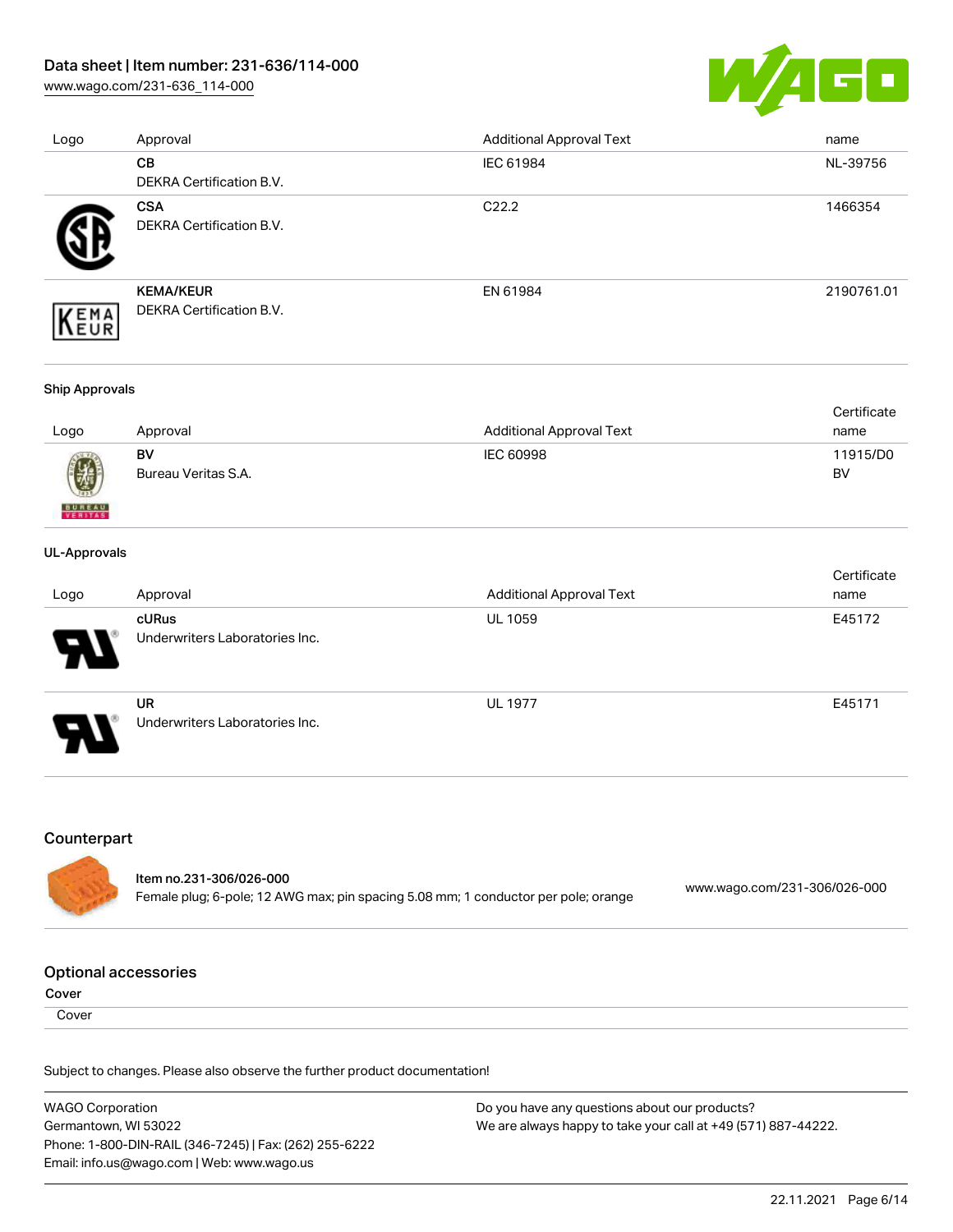Item no.: 231-669

[www.wago.com/231-636\\_114-000](http://www.wago.com/231-636_114-000)

 $\sum_{n=0}^{\infty} \frac{1}{n} \sum_{n=0}^{\infty} \frac{1}{n} \sum_{n=0}^{\infty} \frac{1}{n} \sum_{n=0}^{\infty} \frac{1}{n} \sum_{n=0}^{\infty} \frac{1}{n} \sum_{n=0}^{\infty} \frac{1}{n} \sum_{n=0}^{\infty} \frac{1}{n} \sum_{n=0}^{\infty} \frac{1}{n} \sum_{n=0}^{\infty} \frac{1}{n} \sum_{n=0}^{\infty} \frac{1}{n} \sum_{n=0}^{\infty} \frac{1}{n} \sum_{n=0}^{\infty$ 



[www.wago.com/231-669](http://www.wago.com/231-669)

| Item no.: 231-129<br>Coding key; snap-on type; light gray                                                                                                                          | www.wago.com/231-129 |
|------------------------------------------------------------------------------------------------------------------------------------------------------------------------------------|----------------------|
|                                                                                                                                                                                    |                      |
|                                                                                                                                                                                    |                      |
| Item no.: 216-101<br>Ferrule; Sleeve for 0.5 mm <sup>2</sup> / AWG 22; uninsulated; electro-tin plated; silver-colored                                                             | www.wago.com/216-101 |
| Item no.: 216-104<br>Ferrule; Sleeve for 1.5 mm <sup>2</sup> / AWG 16; uninsulated; electro-tin plated; silver-colored                                                             | www.wago.com/216-104 |
| Item no.: 216-106<br>Ferrule; Sleeve for 2.5 mm <sup>2</sup> / AWG 14; uninsulated; electro-tin plated; silver-colored                                                             | www.wago.com/216-106 |
| Item no.: 216-102<br>Ferrule; Sleeve for 0.75 mm <sup>2</sup> / AWG 20; uninsulated; electro-tin plated; silver-colored                                                            | www.wago.com/216-102 |
| Item no.: 216-103<br>Ferrule; Sleeve for 1 mm <sup>2</sup> / AWG 18; uninsulated; electro-tin plated                                                                               | www.wago.com/216-103 |
| Item no.: 216-123<br>Ferrule; Sleeve for 1 mm <sup>2</sup> / AWG 18; uninsulated; electro-tin plated; silver-colored                                                               | www.wago.com/216-123 |
| Item no.: 216-122<br>Ferrule; Sleeve for 0.75 mm <sup>2</sup> / AWG 20; uninsulated; electro-tin plated; silver-colored                                                            | www.wago.com/216-122 |
| Item no.: 216-124<br>Ferrule; Sleeve for 1.5 mm <sup>2</sup> / AWG 16; uninsulated; electro-tin plated                                                                             | www.wago.com/216-124 |
| Item no.: 216-142<br>Ferrule; Sleeve for 0.75 mm <sup>2</sup> / 18 AWG; uninsulated; electro-tin plated; electrolytic copper; gastight<br>crimped; acc. to DIN 46228, Part 1/08.92 | www.wago.com/216-142 |
| Item no.: 216-132<br>Ferrule; Sleeve for 0.34 mm <sup>2</sup> / AWG 24; uninsulated; electro-tin plated                                                                            | www.wago.com/216-132 |
| Item no.: 216-121<br>Ferrule; Sleeve for 0.5 mm <sup>2</sup> / AWG 22; uninsulated; electro-tin plated; silver-colored                                                             | www.wago.com/216-121 |
| Item no.: 216-143<br>Ferrule; Sleeve for 1 mm <sup>2</sup> / AWG 18; uninsulated; electro-tin plated; electrolytic copper; gastight<br>crimped; acc. to DIN 46228, Part 1/08.92    | www.wago.com/216-143 |
| Item no.: 216-131<br>Ferrule; Sleeve for 0.25 mm <sup>2</sup> / AWG 24; uninsulated; electro-tin plated; silver-colored                                                            | www.wago.com/216-131 |
| Item no.: 216-141<br>Ferrule; Sleeve for 0.5 mm <sup>2</sup> / 20 AWG; uninsulated; electro-tin plated; electrolytic copper; gastight<br>crimped; acc. to DIN 46228, Part 1/08.92  | www.wago.com/216-141 |
|                                                                                                                                                                                    |                      |

Subject to changes. Please also observe the further product documentation!

WAGO Corporation Germantown, WI 53022 Phone: 1-800-DIN-RAIL (346-7245) | Fax: (262) 255-6222 Email: info.us@wago.com | Web: www.wago.us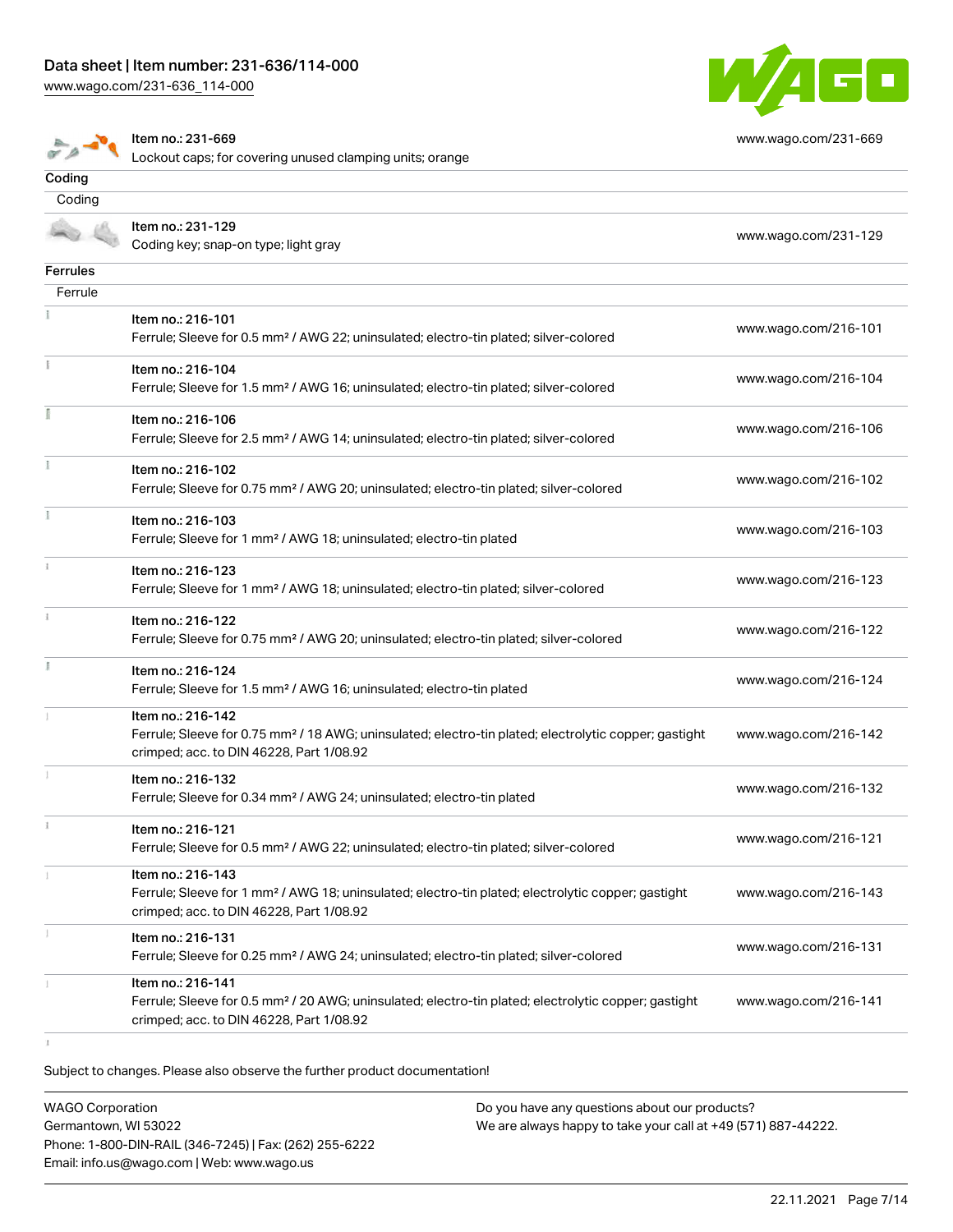[www.wago.com/231-636\\_114-000](http://www.wago.com/231-636_114-000)



|   | Item no.: 216-152<br>Ferrule; Sleeve for 0.34 mm <sup>2</sup> / AWG 24; uninsulated; electro-tin plated                                                                                                 | www.wago.com/216-152 |
|---|---------------------------------------------------------------------------------------------------------------------------------------------------------------------------------------------------------|----------------------|
| ł | Item no.: 216-203<br>Ferrule; Sleeve for 1 mm <sup>2</sup> / AWG 18; insulated; electro-tin plated; red                                                                                                 | www.wago.com/216-203 |
|   | Item no.: 216-202<br>Ferrule; Sleeve for 0.75 mm <sup>2</sup> / 18 AWG; insulated; electro-tin plated; gray                                                                                             | www.wago.com/216-202 |
|   | Item no.: 216-151<br>Ferrule; Sleeve for 0.25 mm <sup>2</sup> / AWG 24; uninsulated; electro-tin plated                                                                                                 | www.wago.com/216-151 |
|   | Item no.: 216-204<br>Ferrule; Sleeve for 1.5 mm <sup>2</sup> / AWG 16; insulated; electro-tin plated; black                                                                                             | www.wago.com/216-204 |
|   | Item no.: 216-144<br>Ferrule; Sleeve for 1.5 mm <sup>2</sup> / AWG 16; uninsulated; electro-tin plated; electrolytic copper; gastight<br>crimped; acc. to DIN 46228, Part 1/08.92; silver-colored       | www.wago.com/216-144 |
|   | Item no.: 216-201<br>Ferrule; Sleeve for 0.5 mm <sup>2</sup> / 20 AWG; insulated; electro-tin plated; white                                                                                             | www.wago.com/216-201 |
|   | Item no.: 216-223<br>Ferrule; Sleeve for 1 mm <sup>2</sup> / AWG 18; insulated; electro-tin plated; red                                                                                                 | www.wago.com/216-223 |
|   | Item no.: 216-241<br>Ferrule; Sleeve for 0.5 mm <sup>2</sup> / 20 AWG; insulated; electro-tin plated; electrolytic copper; gastight<br>crimped; acc. to DIN 46228, Part 4/09.90; white                  | www.wago.com/216-241 |
|   | Item no.: 216-242<br>Ferrule; Sleeve for 0.75 mm <sup>2</sup> / 18 AWG; insulated; electro-tin plated; electrolytic copper; gastight<br>crimped; acc. to DIN 46228, Part 4/09.90; gray                  | www.wago.com/216-242 |
|   | Item no.: 216-222<br>Ferrule; Sleeve for 0.75 mm <sup>2</sup> / 18 AWG; insulated; electro-tin plated; gray                                                                                             | www.wago.com/216-222 |
|   | Item no.: 216-221<br>Ferrule; Sleeve for 0.5 mm <sup>2</sup> / 20 AWG; insulated; electro-tin plated; white                                                                                             | www.wago.com/216-221 |
|   | Item no.: 216-224<br>Ferrule; Sleeve for 1.5 mm <sup>2</sup> / AWG 16; insulated; electro-tin plated; black                                                                                             | www.wago.com/216-224 |
|   | Item no.: 216-243<br>Ferrule; Sleeve for 1 mm <sup>2</sup> / AWG 18; insulated; electro-tin plated; electrolytic copper; gastight crimped; www.wago.com/216-243<br>acc. to DIN 46228, Part 4/09.90; red |                      |
| л | Item no.: 216-244<br>Ferrule; Sleeve for 1.5 mm <sup>2</sup> / AWG 16; insulated; electro-tin plated; electrolytic copper; gastight<br>crimped; acc. to DIN 46228, Part 4/09.90; black                  | www.wago.com/216-244 |
|   | Item no.: 216-263<br>Ferrule; Sleeve for 1 mm <sup>2</sup> / AWG 18; insulated; electro-tin plated; electrolytic copper; gastight crimped; www.wago.com/216-263<br>acc. to DIN 46228, Part 4/09.90; red |                      |
|   | Item no.: 216-264<br>Ferrule; Sleeve for 1.5 mm <sup>2</sup> / AWG 16; insulated; electro-tin plated; electrolytic copper; gastight<br>crimped; acc. to DIN 46228, Part 4/09.90; black                  | www.wago.com/216-264 |

WAGO Corporation Germantown, WI 53022 Phone: 1-800-DIN-RAIL (346-7245) | Fax: (262) 255-6222 Email: info.us@wago.com | Web: www.wago.us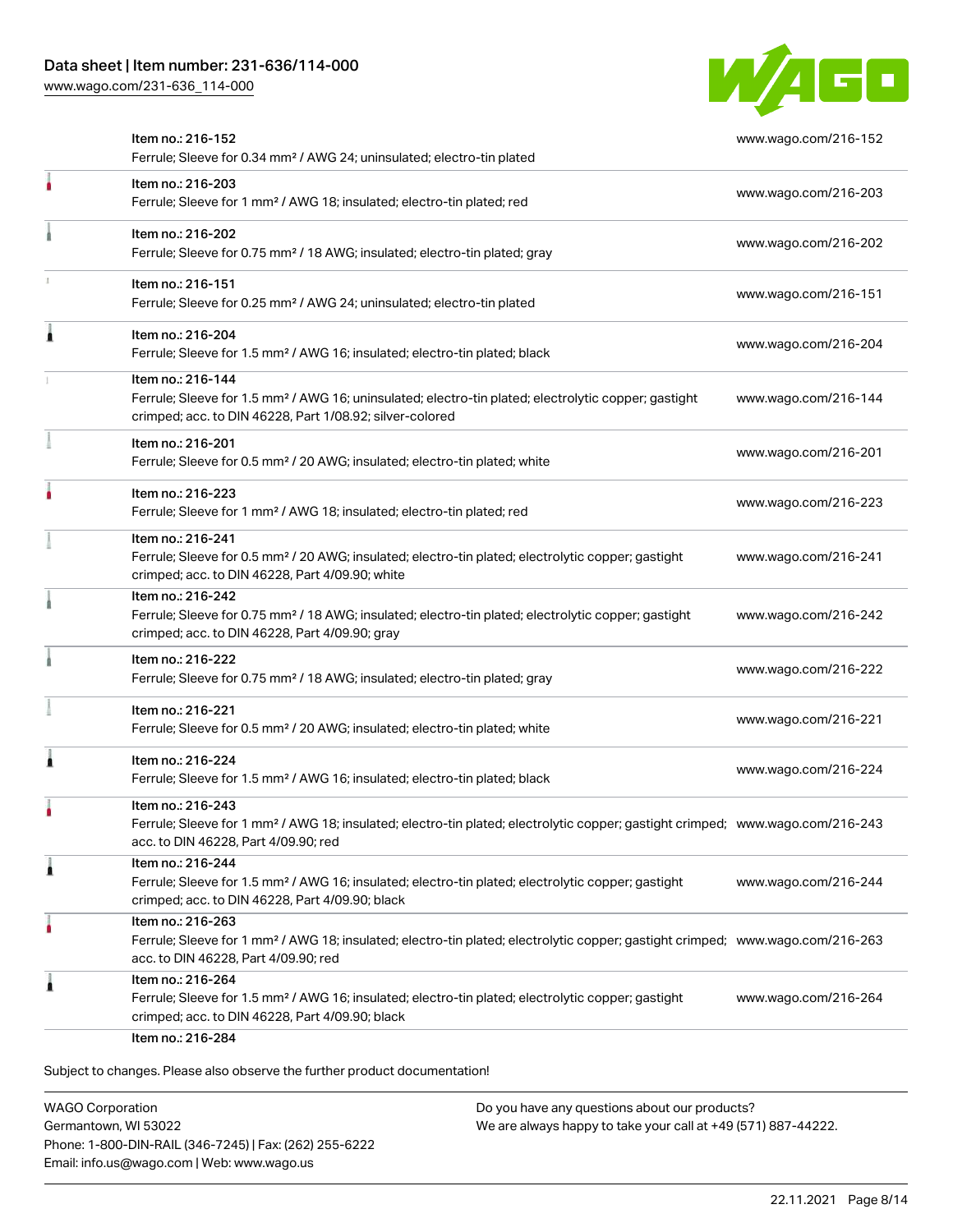# Data sheet | Item number: 231-636/114-000

[www.wago.com/231-636\\_114-000](http://www.wago.com/231-636_114-000)



|                | Ferrule; Sleeve for 1.5 mm <sup>2</sup> / AWG 16; insulated; electro-tin plated; electrolytic copper; gastight<br>crimped; acc. to DIN 46228, Part 4/09.90; black                      | www.wago.com/216-284 |
|----------------|----------------------------------------------------------------------------------------------------------------------------------------------------------------------------------------|----------------------|
|                | Item no.: 216-262<br>Ferrule; Sleeve for 0.75 mm <sup>2</sup> / 18 AWG; insulated; electro-tin plated; electrolytic copper; gastight<br>crimped; acc. to DIN 46228, Part 4/09.90; gray | www.wago.com/216-262 |
|                | Item no.: 216-301<br>Ferrule; Sleeve for 0.25 mm <sup>2</sup> / AWG 24; insulated; electro-tin plated; yellow                                                                          | www.wago.com/216-301 |
|                | Item no.: 216-321<br>Ferrule; Sleeve for 0.25 mm <sup>2</sup> / AWG 24; insulated; electro-tin plated; yellow                                                                          | www.wago.com/216-321 |
|                | Item no.: 216-322<br>Ferrule; Sleeve for 0.34 mm <sup>2</sup> / 22 AWG; insulated; electro-tin plated; green                                                                           | www.wago.com/216-322 |
|                | Item no.: 216-302<br>Ferrule; Sleeve for 0.34 mm <sup>2</sup> / 22 AWG; insulated; electro-tin plated; light turquoise                                                                 | www.wago.com/216-302 |
| <b>Tools</b>   |                                                                                                                                                                                        |                      |
| Operating tool |                                                                                                                                                                                        |                      |
|                | Item no.: 209-130<br>Operating tool; suitable for 264, 280 and 281 Series; 1-way; of insulating material; white                                                                        | www.wago.com/209-130 |
|                | Item no.: 209-132<br>Operating tool; for connecting comb-style jumper bar; 2-way; of insulating material                                                                               | www.wago.com/209-132 |
|                | Item no.: 210-657<br>Operating tool; Blade: 3.5 x 0.5 mm; with a partially insulated shaft; short; multicoloured                                                                       | www.wago.com/210-657 |
|                | Item no.: 210-720<br>Operating tool; Blade: 3.5 x 0.5 mm; with a partially insulated shaft; multicoloured                                                                              | www.wago.com/210-720 |
|                | Item no.: 231-131<br>Operating tool; made of insulating material; 1-way; loose; white                                                                                                  | www.wago.com/231-131 |
|                | Item no.: 231-291<br>Operating tool; made of insulating material; 1-way; loose; red                                                                                                    | www.wago.com/231-291 |
|                | Item no.: 280-432<br>Operating tool; made of insulating material; 2-way; white                                                                                                         | www.wago.com/280-432 |
|                | ltem no.: 280-434<br>Operating tool; made of insulating material; 4-way                                                                                                                | www.wago.com/280-434 |
|                | Item no.: 280-437<br>Operating tool; made of insulating material; 7-way                                                                                                                | www.wago.com/280-437 |
|                | Item no.: 280-440<br>Operating tool; made of insulating material; 10-way                                                                                                               | www.wago.com/280-440 |
|                |                                                                                                                                                                                        |                      |

Subject to changes. Please also observe the further product documentation!

WAGO Corporation Germantown, WI 53022 Phone: 1-800-DIN-RAIL (346-7245) | Fax: (262) 255-6222 Email: info.us@wago.com | Web: www.wago.us Do you have any questions about our products? We are always happy to take your call at +49 (571) 887-44222.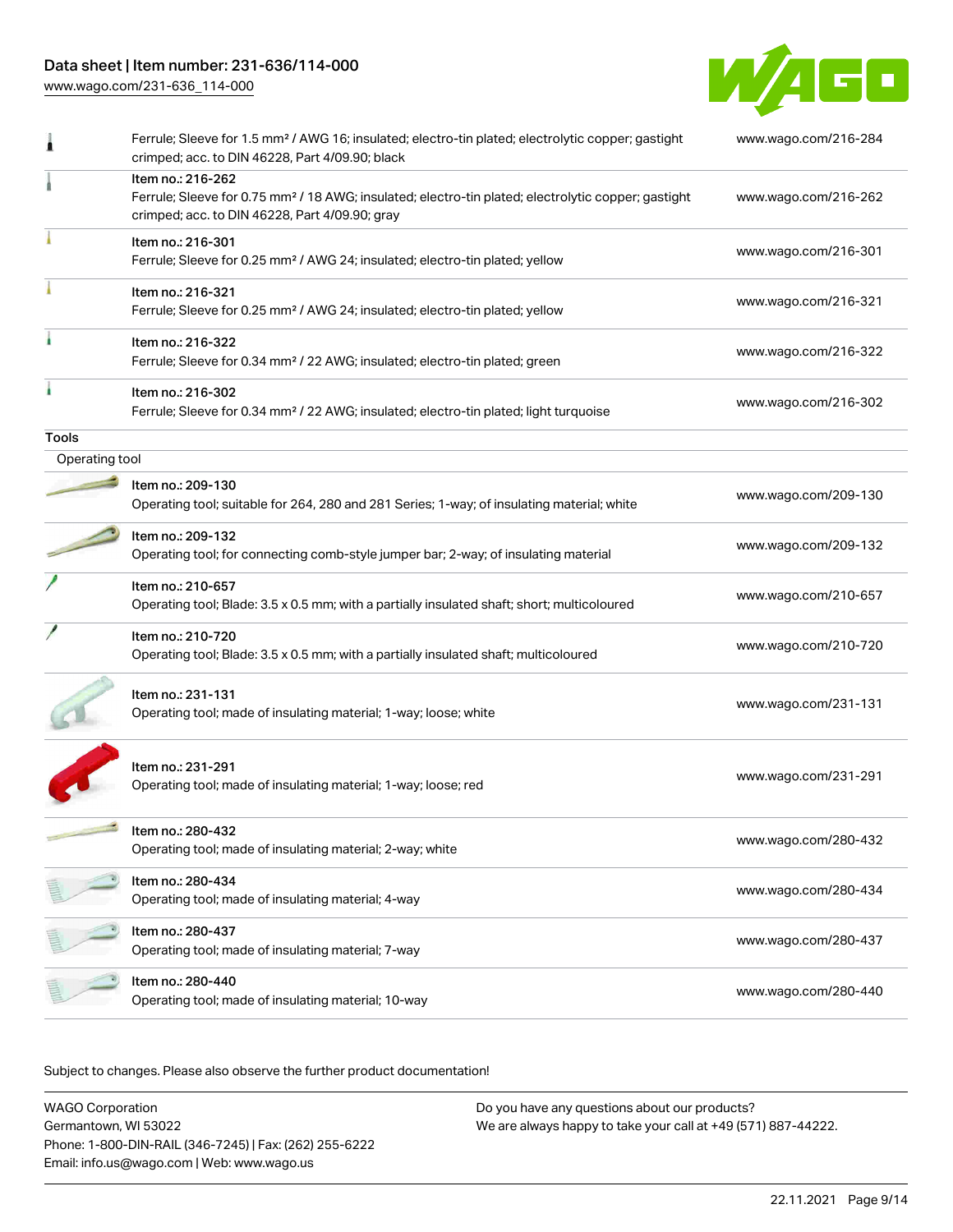[www.wago.com/231-636\\_114-000](http://www.wago.com/231-636_114-000)



[www.wago.com/280-435](http://www.wago.com/280-435)

|  |  | Item no.: 280-435 |
|--|--|-------------------|
|  |  |                   |

Operating tool; made of insulating material; 5-way; gray

|                       | Item no.: 280-436                                                                                       | www.wago.com/280-436             |
|-----------------------|---------------------------------------------------------------------------------------------------------|----------------------------------|
|                       | Operating tool; made of insulating material; 6-way                                                      |                                  |
|                       | Item no.: 280-438                                                                                       |                                  |
|                       | Operating tool; made of insulating material; 8-way                                                      | www.wago.com/280-438             |
|                       | Item no.: 280-433                                                                                       | www.wago.com/280-433             |
|                       | Operating tool; made of insulating material; 3-way                                                      |                                  |
| Marking accessories   |                                                                                                         |                                  |
| Marking strip         |                                                                                                         |                                  |
|                       | Item no.: 210-331/508-103                                                                               |                                  |
|                       | Marking strips; as a DIN A4 sheet; MARKED; 1-12 (200x); Height of marker strip: 2.3 mm/0.091 in; Strip  | www.wago.com/210-331<br>/508-103 |
|                       | length 182 mm; Horizontal marking; Self-adhesive; white                                                 |                                  |
|                       | Item no.: 210-331/508-104                                                                               |                                  |
|                       | Marking strips; as a DIN A4 sheet; MARKED; 13-24 (200x); Height of marker strip: 2.3 mm/0.091 in; Strip | www.wago.com/210-331<br>/508-104 |
|                       | length 182 mm; Horizontal marking; Self-adhesive; white                                                 |                                  |
|                       | Item no.: 210-332/508-202                                                                               |                                  |
|                       | Marking strips; as a DIN A4 sheet; MARKED; 1-16 (160x); Height of marker strip: 3 mm; Strip length 182  | www.wago.com/210-332<br>/508-202 |
|                       | mm; Horizontal marking; Self-adhesive; white                                                            |                                  |
|                       | Item no.: 210-332/508-204                                                                               |                                  |
|                       | Marking strips; as a DIN A4 sheet; MARKED; 17-32 (160x); Height of marker strip: 3 mm; Strip length     | www.wago.com/210-332<br>/508-204 |
|                       | 182 mm; Horizontal marking; Self-adhesive; white                                                        |                                  |
|                       | Item no.: 210-332/508-206                                                                               |                                  |
|                       | Marking strips; as a DIN A4 sheet; MARKED; 33-48 (160x); Height of marker strip: 3 mm; Strip length     | www.wago.com/210-332<br>/508-206 |
|                       | 182 mm; Horizontal marking; Self-adhesive; white                                                        |                                  |
|                       | Item no.: 210-332/508-205                                                                               | www.wago.com/210-332             |
|                       | Marking strips; as a DIN A4 sheet; MARKED; 1-32 (80x); Height of marker strip: 3 mm; Strip length 182   | /508-205                         |
|                       | mm; Horizontal marking; Self-adhesive; white                                                            |                                  |
| Strain relief         |                                                                                                         |                                  |
| Strain relief housing |                                                                                                         |                                  |
|                       | Item no.: 232-636                                                                                       |                                  |
|                       | Strain relief housing; orange                                                                           | www.wago.com/232-636             |
| Insulations stops     |                                                                                                         |                                  |
| Insulation stop       |                                                                                                         |                                  |
|                       |                                                                                                         |                                  |

Insulation stop; 0.75 - 1 mm<sup>2</sup>; dark gray [www.wago.com/231-672](http://www.wago.com/231-672) www.wago.com/231-672

Subject to changes. Please also observe the further product documentation!

WAGO Corporation Germantown, WI 53022 Phone: 1-800-DIN-RAIL (346-7245) | Fax: (262) 255-6222 Email: info.us@wago.com | Web: www.wago.us

Item no.: 231-672

CELER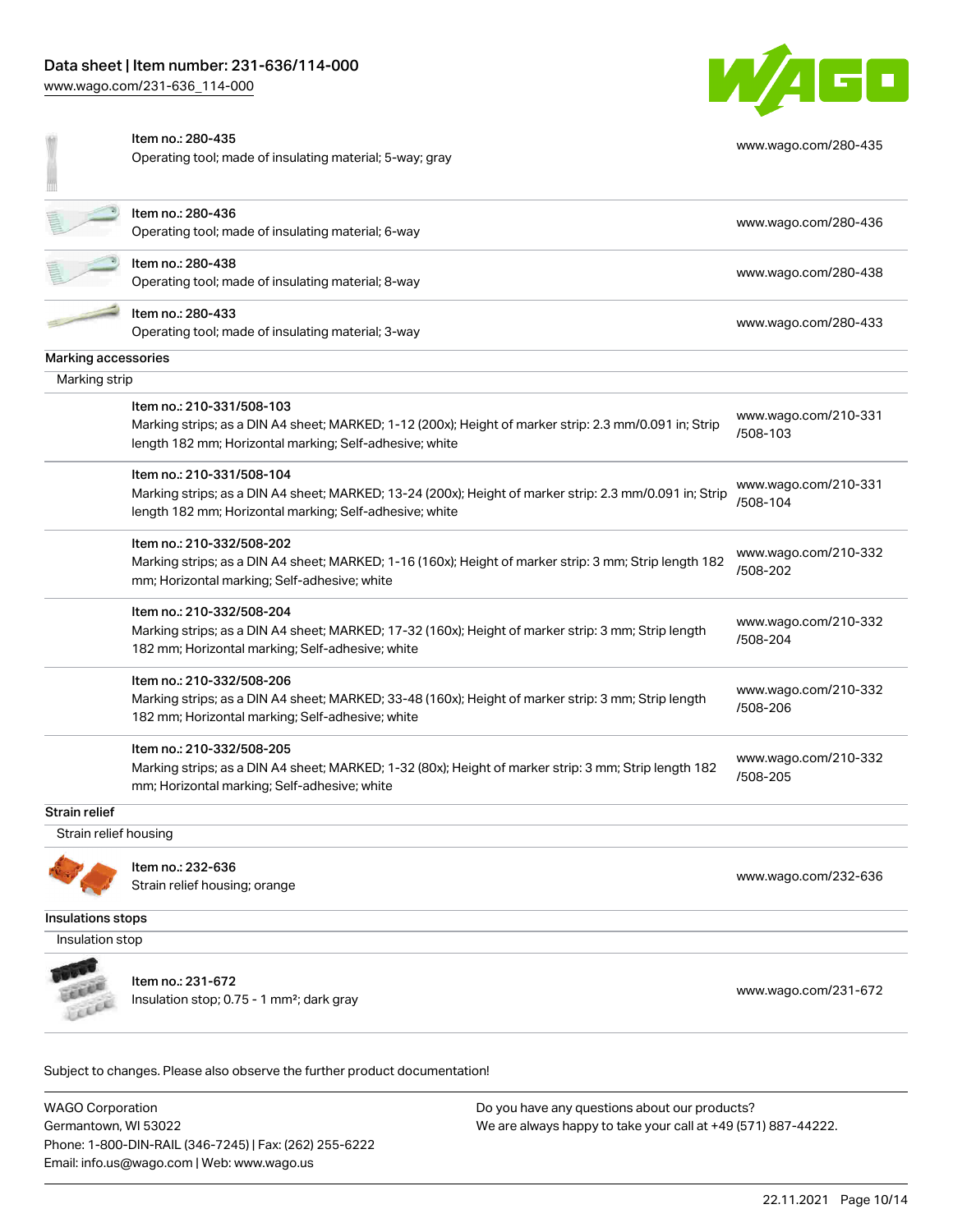

[www.wago.com/231-670](http://www.wago.com/231-670)



Item no.: 231-670 Insulation stop; 0.08-0.2 mm² / 0.2 mm² "s"; white

|         | Item no.: 231-671<br>Insulation stop; 0.25 - 0.5 mm <sup>2</sup> ; light gray | www.wago.com/231-671 |
|---------|-------------------------------------------------------------------------------|----------------------|
| Jumpers |                                                                               |                      |
| Jumper  |                                                                               |                      |
|         | Item no.: 231-905<br>Jumper; for conductor entry; 5-way; insulated; gray      | www.wago.com/231-905 |
|         | Item no.: 231-903<br>Jumper; for conductor entry; 3-way; insulated; gray      | www.wago.com/231-903 |
|         | Item no.: 231-907<br>Jumper; for conductor entry; 7-way; insulated; gray      | www.wago.com/231-907 |
|         | Item no.: 231-910<br>Jumper; for conductor entry; 10-way; insulated; gray     | www.wago.com/231-910 |
|         | Item no.: 231-902<br>Jumper; for conductor entry; 2-way; insulated; gray      | www.wago.com/231-902 |

## Downloads Documentation

| <b>Additional Information</b> |            |               |          |
|-------------------------------|------------|---------------|----------|
| Technical explanations        | 2019 Apr 3 | pdf<br>2.0 MB | Download |
|                               |            |               |          |
| <b>CAD files</b>              |            |               |          |
| CAE data                      |            |               |          |
| ZUKEN Portal 231-636/114-000  |            | <b>URL</b>    | Download |
| CAD data                      |            |               |          |
| 2D/3D Models 231-636/114-000  |            | <b>URL</b>    | Download |

Subject to changes. Please also observe the further product documentation!

| <b>WAGO Corporation</b>                                | Do you have any questions about our products?                 |
|--------------------------------------------------------|---------------------------------------------------------------|
| Germantown. WI 53022                                   | We are always happy to take your call at +49 (571) 887-44222. |
| Phone: 1-800-DIN-RAIL (346-7245)   Fax: (262) 255-6222 |                                                               |
| Email: info.us@wago.com   Web: www.wago.us             |                                                               |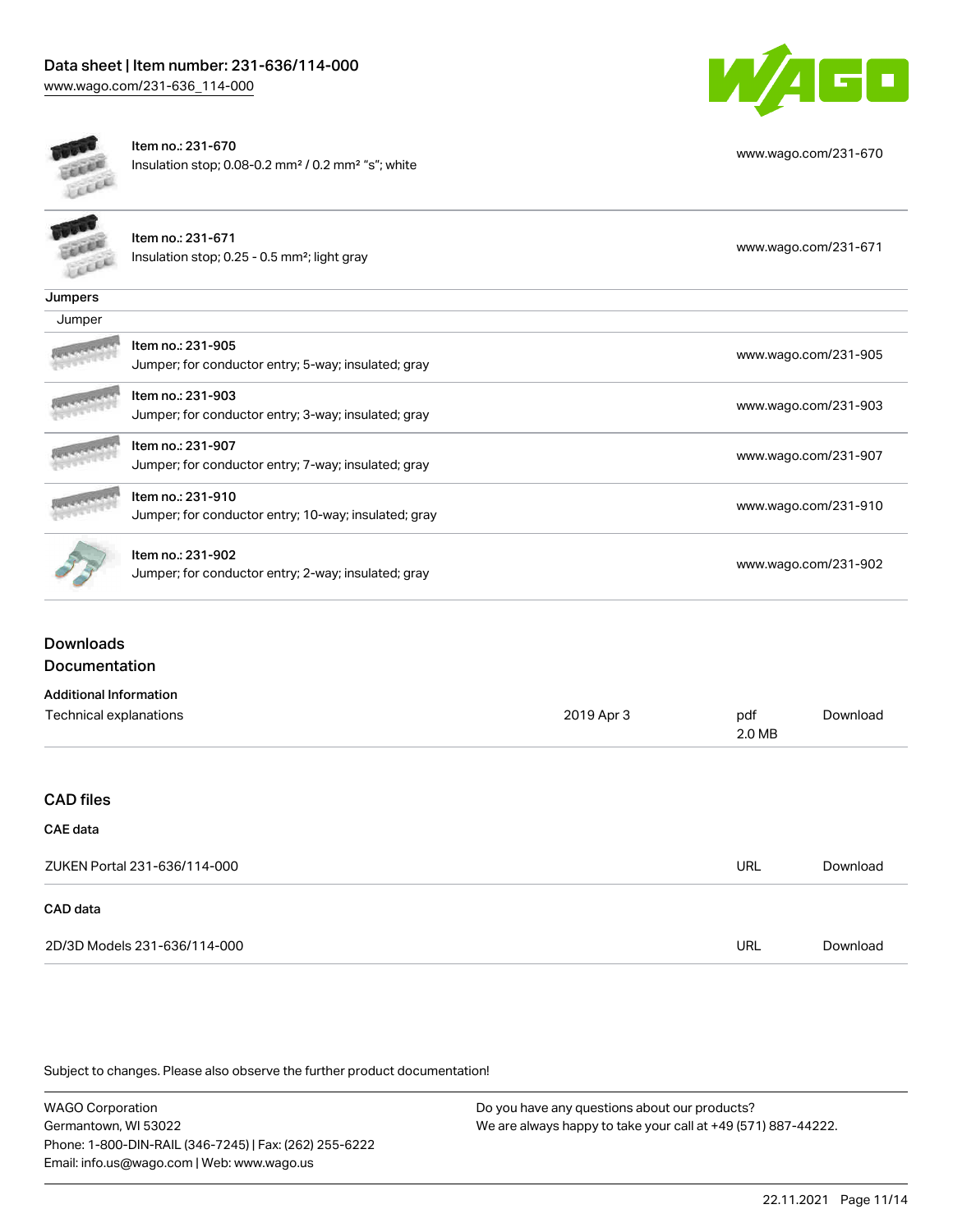

## Environmental Product Compliance

#### Compliance Search

| Environmental Product Compliance 231-636/114-000<br>URL                                                  |  | Download |
|----------------------------------------------------------------------------------------------------------|--|----------|
| 1-conductor male connector; CAGE CLAMP <sup>®</sup> ; 2.5 mm <sup>2</sup> ; Pin spacing 5.08 mm; 6-pole; |  |          |
| Snap-in flange; 2,50 mm <sup>2</sup> ; orange                                                            |  |          |

### Installation Notes

#### Application



Male connector, with snap-in flanges, for feedthrough applications, for 0.5 … 2.5 mm plate thickness



Inserting a conductor via 3.5 mm screwdriver – CAGE CLAMP® actuation parallel to conductor entry.



Inserting a conductor via 3.5 mm screwdriver – CAGE CLAMP® actuation perpendicular to conductor entry.



Inserting a conductor into CAGE CLAMP® unit via operating lever (231-291).

Subject to changes. Please also observe the further product documentation!

WAGO Corporation Germantown, WI 53022 Phone: 1-800-DIN-RAIL (346-7245) | Fax: (262) 255-6222 Email: info.us@wago.com | Web: www.wago.us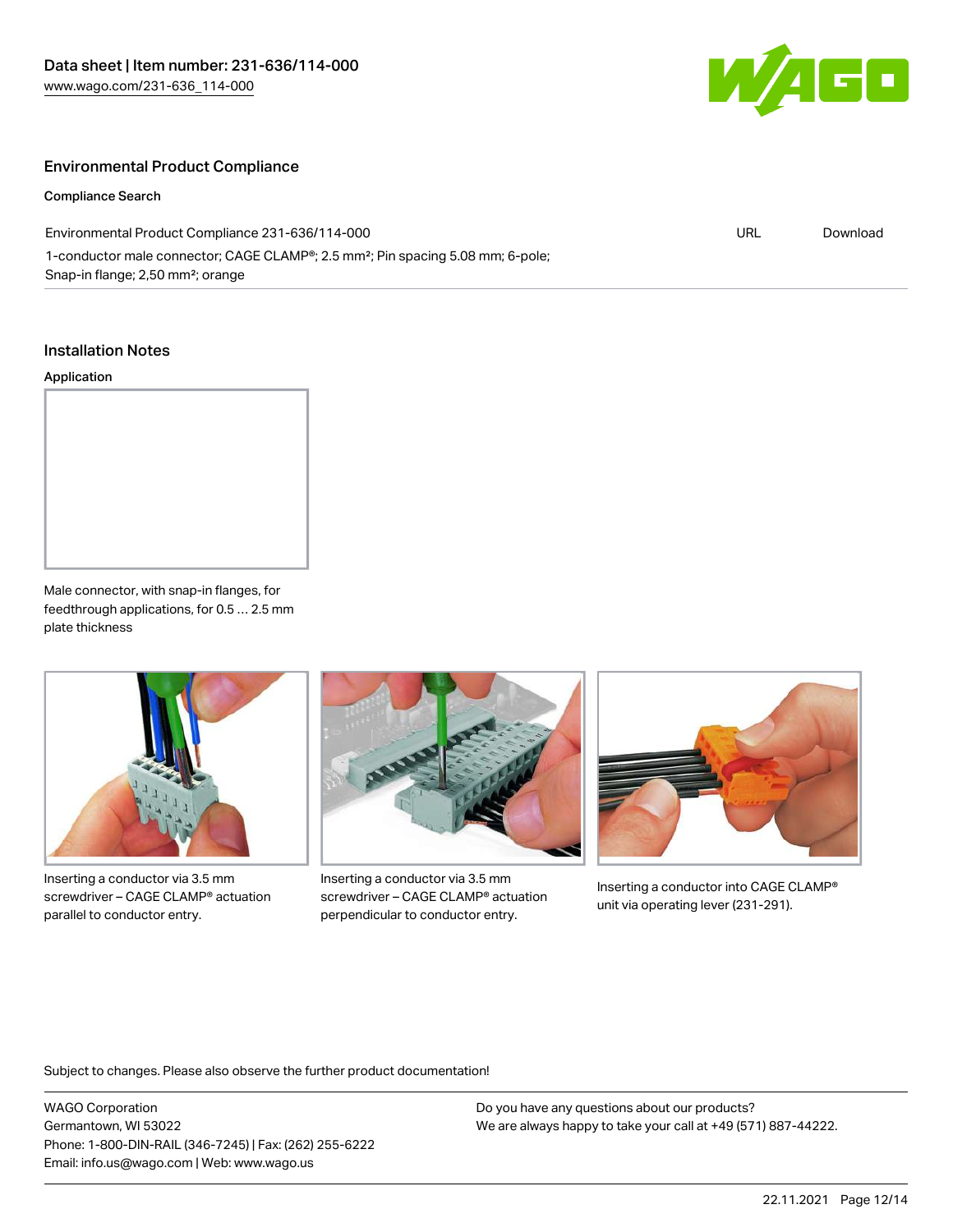



Inserting a conductor via operating tool.

Coding



Coding a male header – fitting coding key(s).



Testing – female connector with CAGE CLAMP®

Integrated test ports for testing perpendicular to conductor entry via 2 or 2.3 mm Ø test plug

#### Installation

Subject to changes. Please also observe the further product documentation!

WAGO Corporation Germantown, WI 53022 Phone: 1-800-DIN-RAIL (346-7245) | Fax: (262) 255-6222 Email: info.us@wago.com | Web: www.wago.us